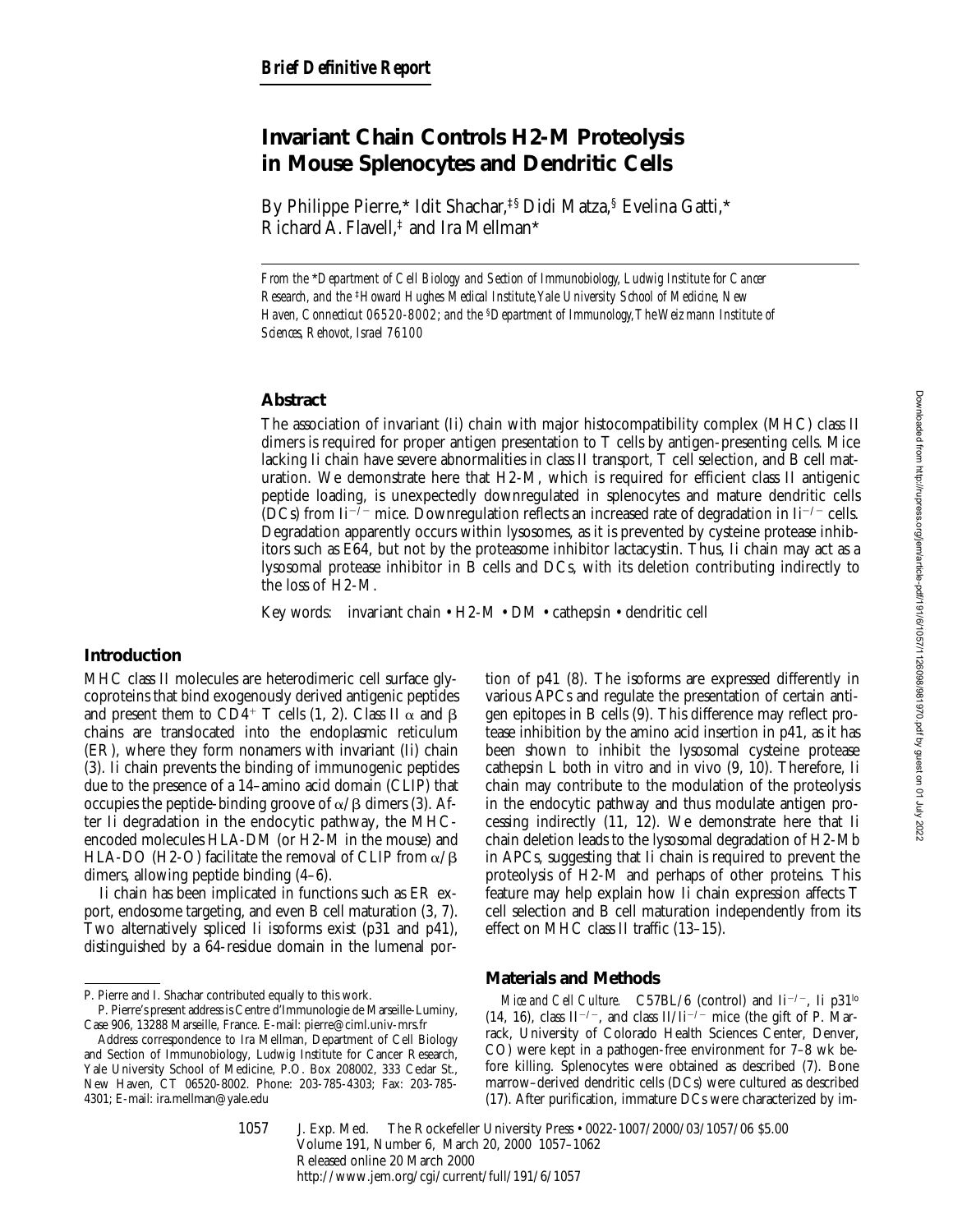munofluorescence and processed in parallel with the LPS-treated DCs. Epidermal sheets from mouse ears were explanted and fixed with 3.5% paraformaldehyde (17).

 $RNA$  *Analyses.* Poly $(A)^+$  RNA purification and PCR were performed as described (18). The primers used here to detect I-A<sup>b</sup>  $\alpha$ , H2-M $\alpha$ , and H2-M $\beta$  are identical to the primers described previously (19).

*Pulse–Chase Radiolabeling Experiments.*  $3 \times 10^7$  late DCs were pulse labeled with 7.5 mCi/ml of [35S]methionine Translabel (ICN) and chased as described (17).  $\alpha/\beta_2$  H2-M was immunoprecipitated with the rat mAb 2C3A (a gift of L. Karlsson, R.W. Johnson Research Institute, San Diego, CA) and protein A–Sepharose. Quantification was performed using a PhosphorImager® (Molecular Dynamics).

*Antibodies and Immunofluorescence.* Murine I-A was detected using Rivoli, a rabbit polyclonal antibody directed against the conserved class II I-A  $\beta$  chain cytoplasmic tail (17); H2-Mb was detected by immunofluorescence and immunoblots with the rabbit polyclonal antibodies anti–H2-Mb Ulm (17), K553 (19; a gift of L. Karlsson) and anti–H2-Mb cytoplasmic tail (a gift of S. Amigorena, Institut Curie, Paris, France). Rabbit polyclonal anti– human cathepsin B was from Calbiochem. Murine lgp-B/lamp-2 and Ii chain were detected using the rat mAbs GL2A7 (17) and In1 (20). For immunofluorescence, cells were fixed in 3.5% paraformaldehyde (in PBS) and permeabilized as described (17). All secondary antibodies were purchased from Jackson ImmunoResearch Laboratories.

*Protease Inhibitors.* The cathepsin S–specific inhibitor LHVS (a gift of Hidde Ploegh, Harvard Medical School, Boston, MA) was added to the culture medium of late DCs (preincubated with LPS for 18 h) at the concentration of 2 nM and 1  $\mu$ M. E64 was obtained from Sigma Chemical Co. and used at 20  $\mu$ M. The cathepsin B-specific inhibitor CA074me used at 5  $\mu$ M was obtained from Bachem.

#### **Results and Discussion**

Ii chain is responsible for the correct folding and transport of MHC class II in APCs. However, discrepancies between class II transport and T cell selection in  $\mathrm{I}i^{-/-}$  mice suggested that Ii chain deletion may epistatically affect another critical component of antigen processing, such as H2-M. To investigate a possible relationship between Ii chain deletion and H2-M expression, we isolated splenocytes from wild-type and  $\text{Li}^{-/-}$  mice and probed for H2-M by Western blot. As shown in Fig. 1 A, greatly decreased steadystate levels of H2-Mb  $\left| \langle 5\% \rangle$  of control) were detected in  $Ii^{-/-}$  splenocytes, whereas similar levels of cathepsin B were detected.

We next asked if the decrease in H2-M might somehow reflect the ER accumulation of misfolded class II molecules that occurs in the absence of Ii chain (16). Misfolded class II might interact with H2-M resulting in ER retention and degradation. However, H2-M levels were reduced in splenocytes derived from  $\text{Li}^{-/-}$  and class  $\text{II}^{-/-}$  double deficient mice (Fig. 1 B). Thus, Ii chain affected H2-M expression independently of its interaction with MHC class II.

p31 isoform of Ii chain at very low level of expression distribution To determine if H2-M disappearance correlated with the amount of Ii chain expressed, we quantified H2-Mb protein in splenocytes from  $\mathrm{I}i^{-/-}$  mouse reconstituted with the



**Figure 1.** H2-M is downregulated in  $\mathrm{I}i^{-/-}$  mouse splenocytes. (A) Splenocytes were isolated from control (C57BL/6, Con) or  $\mathrm{I}i^{-2}$  mice. After separation by SDS-PAGE, samples were immunoblotted and H2-Mb was detected using the rabbit polyclonal antibody K553. A severe depletion of H2-M (95%) can be observed in the Ii-deleted mice. (B) Splenocyte extracts from control (C57BL/6), Ii<sup>-/-</sup>, Ii/MHC class II (CII)<sup>-/-</sup>, or p31<sup>lo</sup> mice were immunoblotted for H2-Mb with an anticytoplasmic tail or K553. H2-Mb1 (right) appears as a doublet due its single *N*-glycosylation detected by the cytoplasmic-tail antibody used here instead of K553, which does not detect this form (left). In Ii chain–deleted mice and double knockout mice, the H2-M level was strongly reduced compared with the control mice (left). However, in  $p31^{\text{lo}}$  mice (right), H2- $\dot{M}$  levels were found to be intermediate between control and knockout mice, suggesting a direct correlation between Ii chain levels and H2-M disappearance. (C) To determine if H2-M downregulation was occurring at the transcriptional level, RT-PCR was performed on control,  $\text{Li}^{-/-}$ , p31<sup>lo</sup>, and H2-Ma<sup>-/-</sup> mice. All levels of transcription for I-A<sup>b</sup>  $\alpha$ , H2-M $\alpha$ , and H2-M $\beta$ are found to be identical except in the control mice lacking H2-Ma.

( $p31<sup>lo</sup>$  [14]). Surprisingly, even small amounts of  $p31$  (1% of wild-type) disproportionately protected against H2-M disappearance, allowing its accumulation at much higher levels (20% of control; Fig. 1 B), despite the fact that Ii expression in p31<sup>lo</sup> splenocytes was insufficient to restore proper class II transport (14).

mRNA levels of MHC class II and H2-M molecules were determined by reverse transcription (RT)-PCR (Fig. 1 C). No differences in the levels of I-A<sup>b</sup>, H2-M $\alpha$ , or H2-M<sub>B</sub> mRNA could be detected in mice lacking Ii chain  $(Ii^{-/-})$ , mice expressing low levels of the p31 (p31<sup>lo</sup>) chain (14), or control C57BL/6 mice (Fig. 1 C). Therefore, the absence of Ii chain had no effect on the transcription of MHC class II and H2-M, suggesting that H2-Mb downregulation occurred posttranslationally.

DCs activate Ii chain degradation during maturation (20), suggesting that the absence of Ii chain might somehow render H2-M more susceptible to degradation. H2-M distribution was examined in immature and mature (LPS-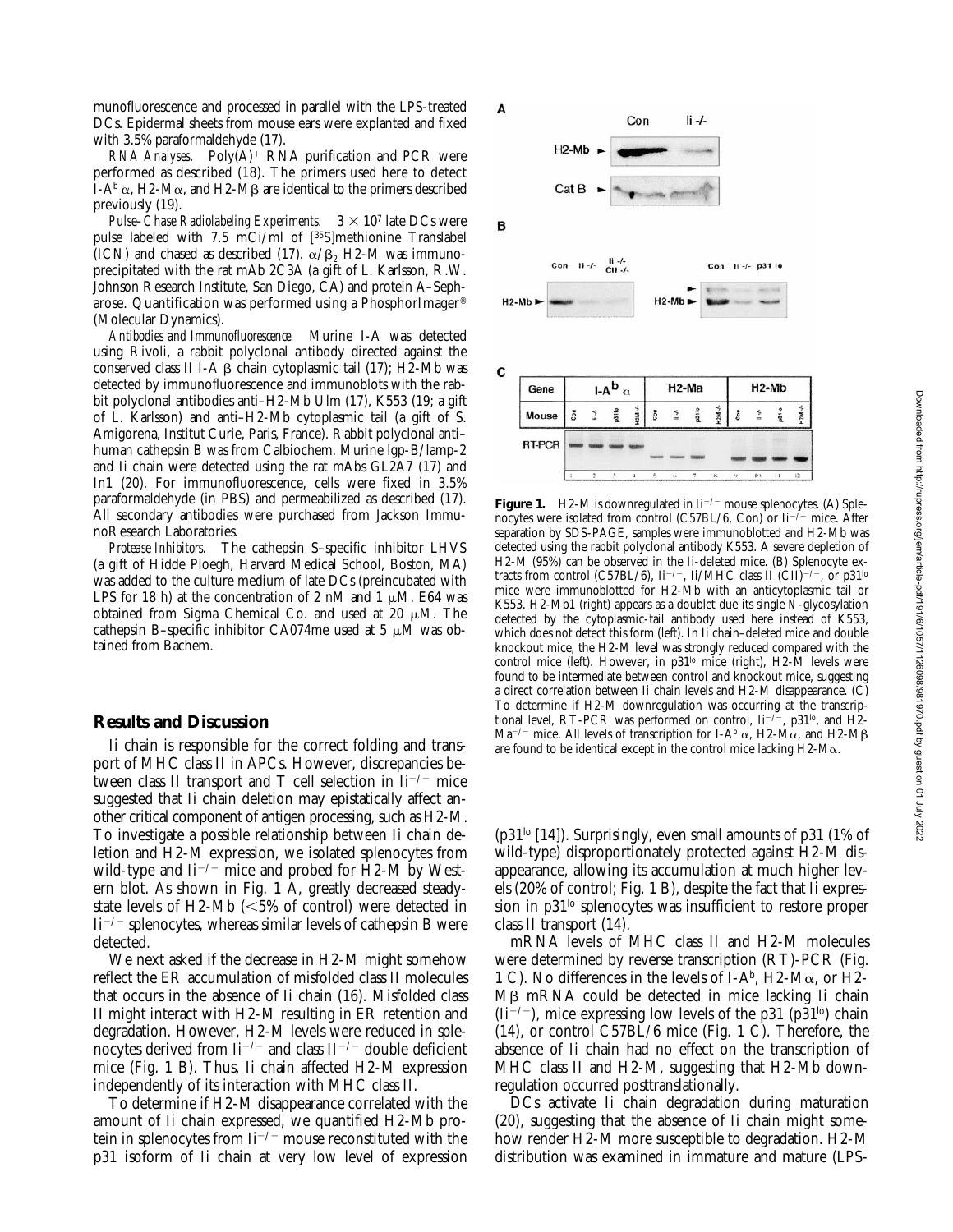

**Figure 2.** H2-M is not affected in  $\mathrm{I}i^{-/-}$  immature DCs. (A) Immunofluorescence microscopy of bone marrow–derived purified clusters of immature DCs stained for H2-Mb (green) and lamp-2 (red). Control cells (left) and  $\mathrm{I}i^{-/-}$  cells (right) do not display any difference for H2-M levels. (B) Confocal immunofluorescence microscopy of immature Langerhans cells from control (left) and  $\overline{li}$ <sup>-/-</sup> mice (right) stained for H2-M (red). No difference in H2-M staining intensity could be detected between these immature Langerhans cells.

treated) bone marrow–derived DCs from control and  $\mathrm{I}i^{-/-}$ mice. DCs were stained for H2-M and the lysosomal marker protein lgp-B/lamp-2 and observed by confocal microscopy. In immature DCs, still in clusters (Fig. 2 A), the staining intensity of H2-Mb and its colocalization with lgp-B/lamp-2 were similar in cells obtained from control or  $I_i^{-/-}$  mice. This was confirmed by staining immature Langerhans cells in situ, in which similar amounts of H2-M were detected in  $\mathrm{I}i^{-/-}$  and control epidermis (Fig. 2 B). Thus, in immature DCs, the absence of Ii chain did not affect delivery of H2-M to the lysosomes (21) or lead to its downregulation.

However, in mature DCs H2-M was barely detectable in cells from  $\mathrm{I}i^{-/-}$  mice (Fig. 3). The lgp-B/lamp-2 staining in these cells was indistinguishable from controls and exhibited a distinct perinuclear pattern characteristic of mature DCs (17). As expected from the Western blot experiments, H2-M was not noticeably downregulated in class  $II^{-/-}$  DCs (Fig. 3).

at least partially slowed by adding  $1 \mu \text{M}$  LHVS, a cysteine cells and To evaluate the half-life of H2-Mb, a pulse–chase experiment was performed. Control and  $\text{Li}^{-/-}$  mature DCs were radioactively labeled for 30 min and chased for various lengths of time. H2-M was then immunoprecipitated and quantified by PhosphorImager®. Since the H2-Mb band was most readily quantifiable, we determined its half-life at 42 h in controls but only 10 h in the  $\rm{I}i^{-/-}$  cells (Fig. 4 B). The rapid degradation of H2-Mb in the Ii<sup>-/-</sup> cells could be



**Figure 3.** H2-M is downregulated in  $\text{Li}^{-/-}$  but not class  $\text{II}^{-/-}$  mature DCs. Mature LPS-treated control DCs (left) were stained for class II (top, green) and lgp-B/lamp-2 (bottom, red) to demonstrate the maturity of these cells. Control and deleted mature DCs were stained for H2-Mb (top, green) and lgp-B/lamp-2 (bottom, red). In mature DCs, lysosomes converge in the cell center and appear as a unique concentrated H2-M/ lamp-2–positive organelle. H2- $\tilde{M}$  is severely downregulated in  $I_1$ <sup>-/-</sup> DCs compared with the control or MHC class II (CII)<sup> $-/-$ </sup> cells. Lgp-B/ lamp-2 levels (right, red) are found to be unchanged in all of the mice strains. H2-Mb downregulation is linked to the absence of Ii and to the maturation of DCs but not to the absence of MHC class II. Some contaminating granulocytes are found to be negative for H2-M in control cells and class  $II^{-/-}$ . Bars, 100  $\mu$ M.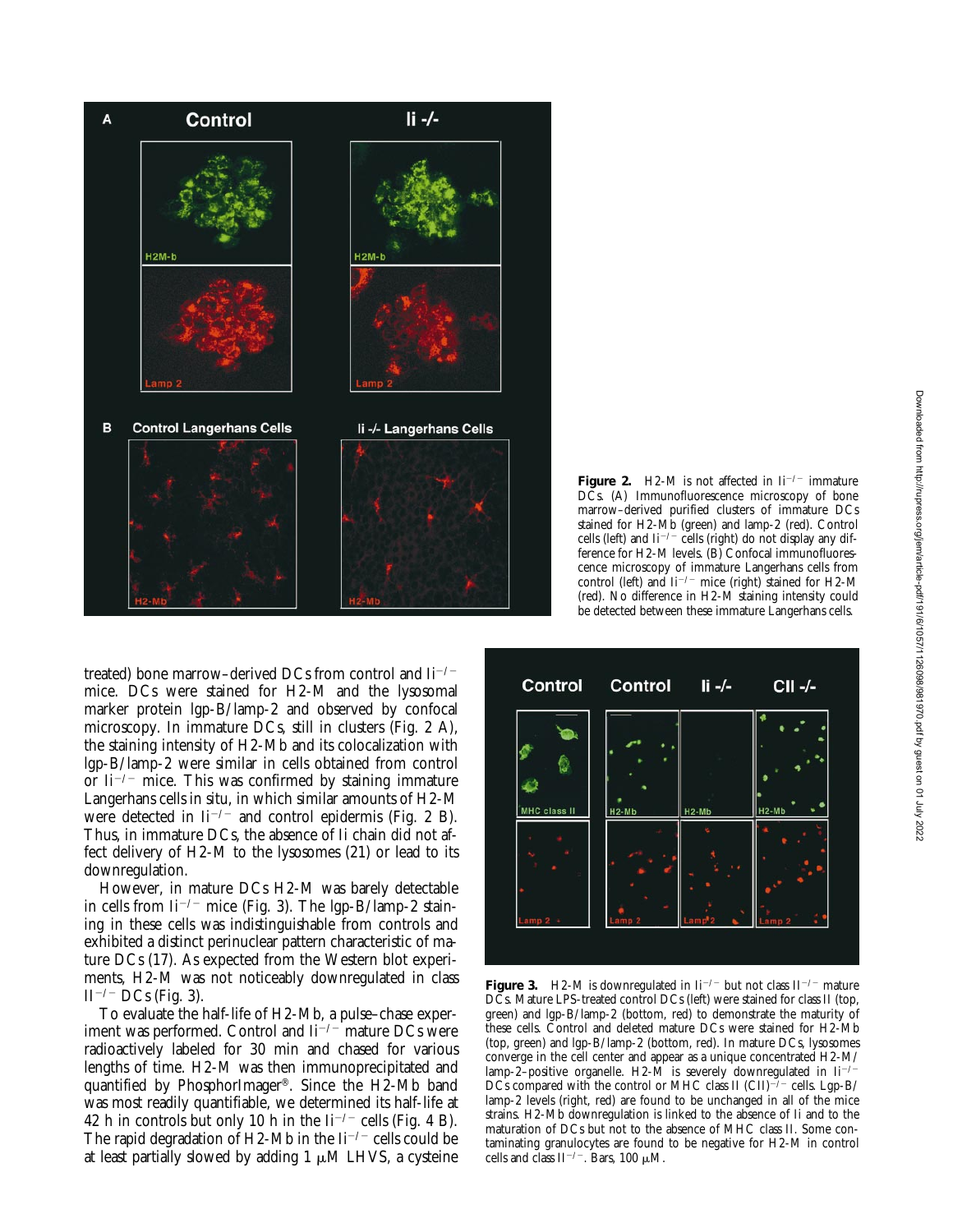protease inhibitor, during the chase period (Fig. 4 B). However, the effect was only evident at longer time points, possibly reflecting the time required for the LHVS to reach inhibitory concentrations within endocytic organelles. Thus, the disappearance of H2-M upon maturation of  $I_1^{-/-}$  DCs appears to reflect H2-M degradation by lysosomal cysteine proteases. No differences were observed in acquisition of Endo H resistance, confirming that Ii chain was not required for transport through the Golgi complex (19, 21).

As previously observed in B cells (22), in DCs H2-M could be precipitated with Ii chain after a 30-min pulse, reflecting the presumptive interaction of these molecules in the ER (Fig. 4 C). Although both Ii chain splice forms were coimmunoprecipitated, approximately fivefold more p41 than p31 was detected, suggesting a higher affinity of p41 for H2-M. This preference is even far greater, as DCs express about three times more p31 than p41 (Fig. 4 D).

To further demonstrate the involvement of cysteine proteases in H2-Mb downregulation, early and late DCs from control and  $\text{Li}^{-/-}$  mice were incubated with cysteine protease inhibitors and analyzed by immunoblot (Fig. 5).

Although H2-M was slightly (20%) reduced in early  $\rm{I}i^{-/-}$ DCs, a striking decrease was observed in the LPS-treated mature cells where H2-M was found at only 5% of the amount in controls. When the mature  $\text{Li}^{-/-} \text{DCs}$  were also treated with the inhibitor E64 (20  $\mu$ M) or LHVS (1  $\mu$ M) (11), H2-M levels were partially rescued to  $\sim$  50% of control (Fig. 5, A and B). This protective effect was not observed at 2 nM LHVS where only cathepsin S was inhibited (20), suggesting that other cysteine proteases were responsible for H2-Mb degradation. When  $5 \mu M$  of the cathepsin B inhibitor CA074me (9) was used, a slight rescue of H2-Mb was observed, suggesting that cathepsin B might play a role (Fig. 5 C).

To rule out the possible degradation of H2-M in the cytosol, as occurs for misfolded proteins in the ER, mature  $Ii^{-/-}$  DCs were incubated with lactacystin. Lactacystin is a proteasome inhibitor known to prevent degradation of free ER MHC class I (23) and MHC class II (24). 50  $\mu$ M of lac-



**Figure 4.** Quantitation of H2-M half-life. (A) Immunoprecipitation of S<sup>35</sup>-pulsed and chased H2-M with the mAb 2C3A was performed. H2-Mb was found to be degraded almost completely after  $24$  h in Ii<sup>-/-</sup> DCs in contrast to the control (C) DCs. (B) Quantitation of H2-Mb immunoprecipitated with 2C3A ( $n = 2$ ) from control (Con) or Ii<sup>-/-</sup> late DCs treated or not with LHVS (1  $\mu$ M) during the chase. A clear difference can be observed after 24 h of chase between the control and Ii<sup>-/-</sup> DCs. Interestingly, LHVS treatment during the chase prevents H2-Mb degradation, suggesting a cysteine protease involvement. (C and D) In control DCs, the p41 alternatively spliced form of Ii chain is preferentially coimmunoprecipitated with H2-M (2C3A) after 30 min of radioactive labeling, whereas p31 is the main Ii chain isoform immunoprecipitated using the IN1 mAb.



**Figure 5.** Cysteine proteases inhibition prevents H2-M degradation in mature DCs. (A) Early and late (LPS-treated) DCs from control (con) or  ${\rm li}^{-/-}$  mice were purified and treated with protease inhibitor before immunoblot for H2-Mb and cathepsin B. H2-Mb was mildly downregulated in  $\text{Ii}^{-/-}$  early DCs and virtually absent from  $\text{Ii}^{-/-}$  late DCs. Incubation of these cells with the cysteine protease inhibitor E64 for 24 h allowed for an efficient recovery of H2-M. Little variation in cathepsin B expression was observed between control and Ii-deleted cells (bottom) or during maturation. This observation confirms that H2-M is actively degraded by cysteine proteases in the endocytic pathway of late DCs. (B) LHVS at  $1 \mu M$ 

class II aggregates (Aggr) in the lactacystin (Lacta)-treated cells.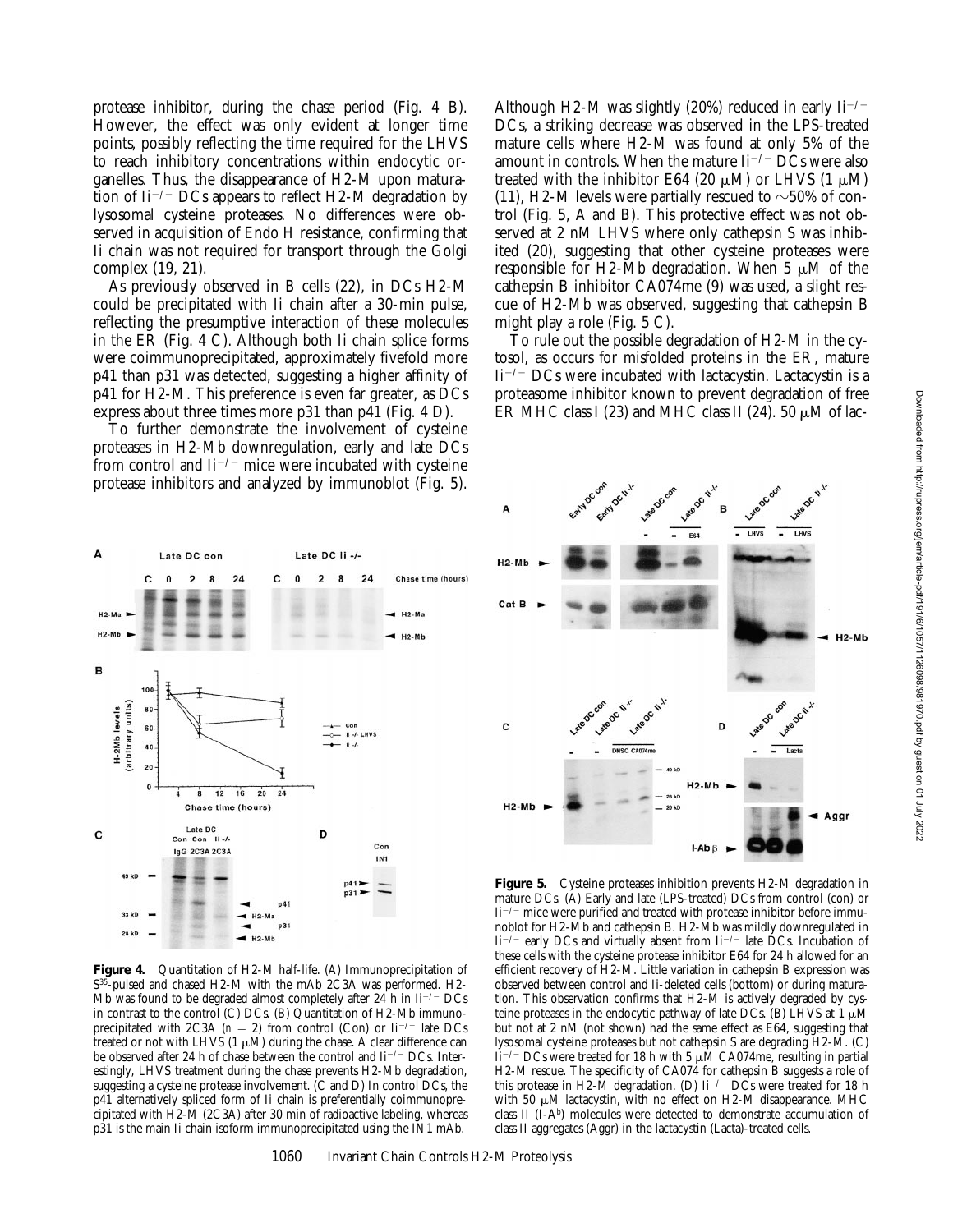tacystin somewhat enhanced the accumulation of aggregated MHC class II but had no effect on H2-M disappearance in mature  $\rm{I}i^{-/-}$  DCs (Fig. 5 D).

The regulation of the degradation of H2-M, through the inhibition of lysosomal cathepsins, suggests that Ii chain may function as a protease inhibitor that may help to protect H2-M and possibly other proteins against proteolysis in DC lysosomes. This role for Ii chain has been previously suggested on the basis of two observations. First, a potent inhibitory effect on cathepsin L is mediated by the 64– amino acid segment encoded by the alternatively spliced exon of p41 (9, 10). Second, Ii chain shares significant amino acid sequence homology (40–45%) with various cysteine protease inhibitors, the cystatins (25).

Cathepsin L is present at minimal levels in DCs, and its activation by the absence of Ii or by DC maturation was not detected (not shown). However, p41 seems to be associated preferentially with H-2M, and its protease inhibitory activity could be relevant for the protection of the dimer. However, in mice expressing a low level of  $p31$  ( $p31^{lo}$ ) H2-M degradation was at least partially reduced. Thus, the inhibitory effect of Ii chain on degradation is not solely dependent on p41 and is consistent with the fact that p31 bears significant sequence homology to the cystatin superfamily (25). Interestingly, transfection of Ii p31 in fibroblasts resulted in the formation of enlarged endosomes and a delay in transport from endosomes to lysosomes (26). A similar phenomenon has also been observed in cells treated with the protease inhibitor E64 or leupeptin, further supporting a protease inhibitory function for Ii chain.

H2-M degradation is dramatically increased with DC maturation in  $\text{Li}^{-/-}$  mice. We demonstrated recently that members of family 2 cystatins control the proteolytic endocytic environment of immature DCs (20). In immature  $Ii^{-/-}$  DCs, the lack of Ii chain might be compensated by antiprotease effects of cystatins, which normally control lysosomal cathepsins in these cells. Upon activation by LPS, downregulation of cystatins combined with the absence of Ii chain would render H2-M more susceptible to degradation. However, in splenocytes the degradation of H2-M occurs even without LPS activation. Thus, B cells may not exhibit the type of developmental regulation of protease activity seen in DCs, or B cells may express a different complement of proteases to which H2-M is more susceptible.

Ii chain has been implicated in modulating B cell maturation (7, 15) as well as T cell selection (13–15). Surprisingly, significant amounts of peptide-loaded MHC class II have been detected at the surface of  $\text{Li}^{-/-}$  APCs, especially DCs expressing the I-A<sup>d</sup> and I-A<sup>k</sup> haplotypes  $(13, 15)$ . These observations suggest that in some strains of  $\mathrm{Li}^{-/-}$ mice, impaired T cell selection is not the direct consequence of an abnormal transport of MHC class II molecules. Our results suggest that H2-M function and therefore the peptide repertoire presented may be altered in such mice. As a consequence, H2-M degradation could contribute to the observed decrease in  $CD4^+$  T cells in the thymus of all Ii chain–deficient strains and the milder phenotype

for maturation of  $CD4^+$  T cells in the periphery of the Ii<sup>-/-</sup> Balb/c  $(I-A^d)$  mice  $(15)$ .

The precise contribution of H2-M disappearance to the phenotypes observed in  $I_i^{-/-}$  APCs is difficult to establish because the dependency of MHC class II on both Ii and H2-M varies greatly according to the haplotype (27). The fact that mice lacking both Ii and H2-M exhibit a nearly complete inhibition of  $CD4^+$  T cell selection supports the idea that Ii and H2-M deletions are synergistic (28). The partial rescue of H2-M by low level Ii chain would still explain why reconstituted mice ( $p31<sup>lo</sup>$ ) have normal CD4+ T cell positive selection despite the fact that MHC class II traffic is still strongly inhibited (14, 15). In any event, the fact that Ii chain deletion can indirectly cause H2-M downregulation will indicate that results obtained with  $\mathrm{I}i^{-/-}$ mice should be carefully controlled for the possible contribution of H2-M dysfunction.

The authors gratefully acknowledge members of the Mellman-Helenius laboratories, as well as Hidde Ploegh, Lars Karlsson, Sebastian Amigorena, and Philippa Marrack for their invaluable gifts of reagents.

This work was supported by an EMBO Fellowship (to P. Pierre), and National Institutes of Health Merit award AI34098 (to I. Mellman). I. Mellman is an affiliate of the Ludwig Institute for Cancer Research. R.A. Flavell is an Investigator of the Howard Hughes Medical Institute. I. Shachar and D. Matza are supported by The Israel Science Foundation and Minerva Foundation (Germany). This paper is dedicated to the memory of Thomas E. Kreis.

*Submitted: 5 November 1998 Revised: 29 December 1999 Accepted: 30 December 1999 Released online: 20 March 2000*

#### **References**

- 1. Cresswell, P. 1994. Assembly, transport, and function of MHC class II molecules. *Annu. Rev. Immunol.* 12:259–293.
- 2. Wolf, P.R., and H.L. Ploegh. 1995. How MHC class II molecules acquire peptide cargo: biosynthesis and trafficking through the endocytic pathway. *Annu. Rev. Cell Biol.* 11: 267–306.
- 3. Cresswell, P. 1996. Invariant chain structure and MHC class II function. *Cell*. 84:505–507.
- 4. Roche, P.A. 1995. HLA-DM: an in vivo facilitator of MHC class II peptide loading. *Immunity*. 3:259–262.
- 5. Kropshofer, H., G.J. Hammerling, and A.B. Vogt. 1997. How HLA-DM edits the MHC class II peptide repertoire: survival of the fittest? *Immunol. Today*. 18:77–82.
- 6. Denzin, L.K., D.B. Sant'Angelo, C. Hammond, M.J. Surman, and P. Cresswell. 1997. Negative regulation by HLA-DO of MHC class II restricted antigen processing. *Science*. 278:106–109.
- 7. Shachar, I., and A. Flavell. 1996. Requirement for invariant chain in B cell maturation and function. *Science*. 274:106– 108.
- 8. Peterson, M., and J. Miller. 1990. Invariant chain influences the immunological recognition of MHC class II molecules. *Nature*. 345:172–174.
- 9. Fineschi, B., K. Sakaguchi, E. Appella, and J. Miller. 1996. The proteolytic environment involved in MHC class II-